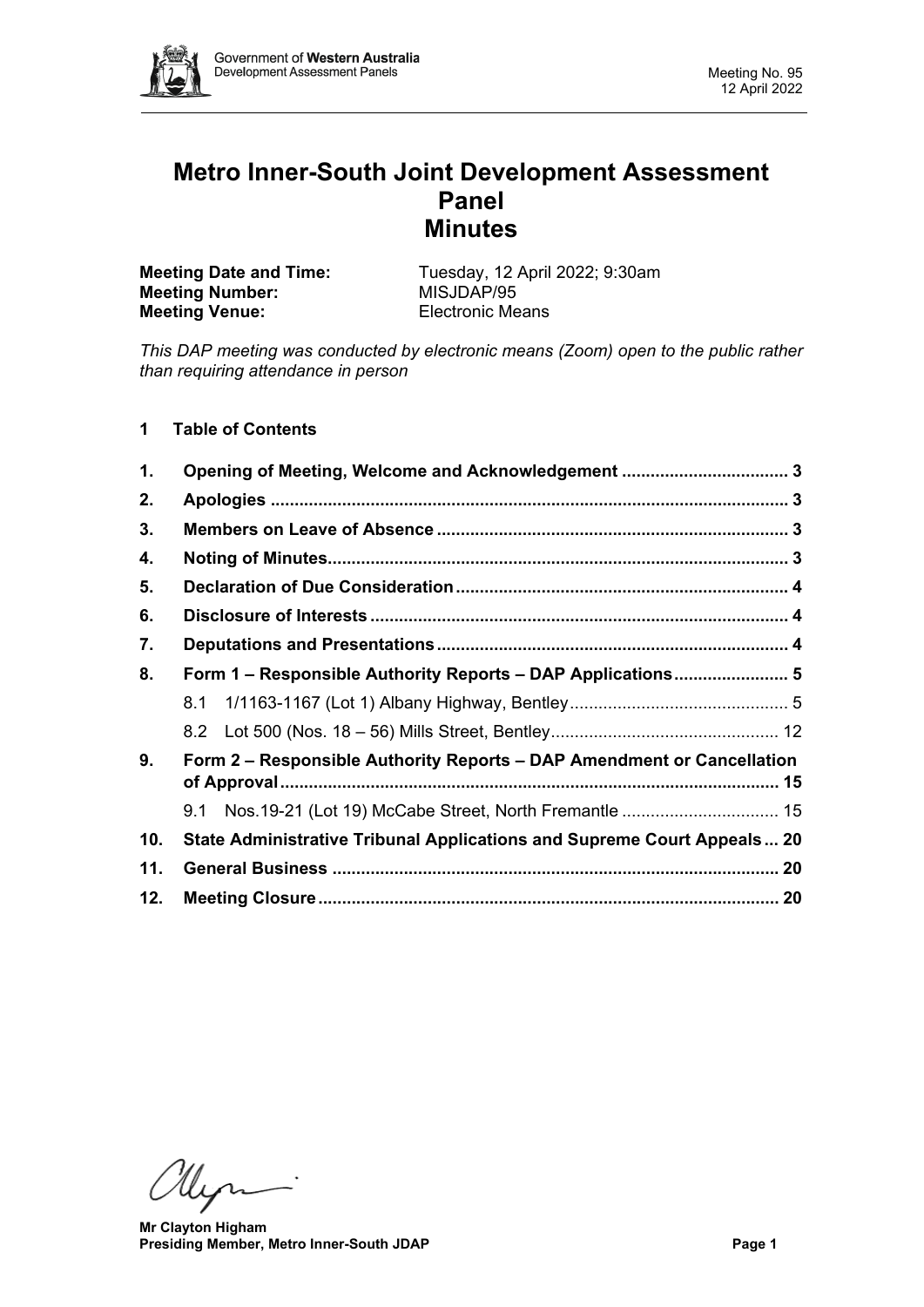

# **Attendance**

# **DAP Members**

Mr Clayton Higham (Presiding Member) Ms Lee O'Donohue (A/Deputy Presiding Member) Mr John Syme (A/Third Specialist Member)

*Item 8.1 & 8.2* Mayor Patrick Hall (Local Government Member, City of Canning) Cr Amanda Spencer-Teo (Local Government Member, City of Canning)

*Item 9.1* Cr Andrew Sullivan (Local Government Member, City of Fremantle) Cr Ben Lawver (Local Government Member, City of Fremantle)

# **Officers in attendance**

*Item 8.1* Mr Sergio Famiano (City of Canning) Ms Amber Currie (City of Canning)

*Item 8.2* Ms Aleisha D'Costa (Western Australian Planning Commission) Ms Delia Neglie (Western Australian Planning Commission)

*Item 9.1* Mr Erik Dybdahl (City of Fremantle) Ms Chloe Johnston (City of Fremantle) Mr Jim Polinelli (City of Fremantle)

# **Minute Secretary**

Mr Christopher Dodson (DAP Secretariat) Ms Adele McMahon (DAP Secretariat)

# **Applicants and Submitters**

*Item 8.1* Mr Alessandro Stagno (Apex Planning)

*Item 8.2* Mr Scott Jeffrey (Department of Finance) Ms Victoria Madigan (Department of Finance) Ms Trudy Grimshaw (Department of Finance) Mr Basil Vogas (Silver Thomas Hanley) Mr Chris Stobaus (Multiplex)

Hyr

**Mr Clayton Higham Presiding Member, Metro Inner-South JDAP Page 2 Page 2**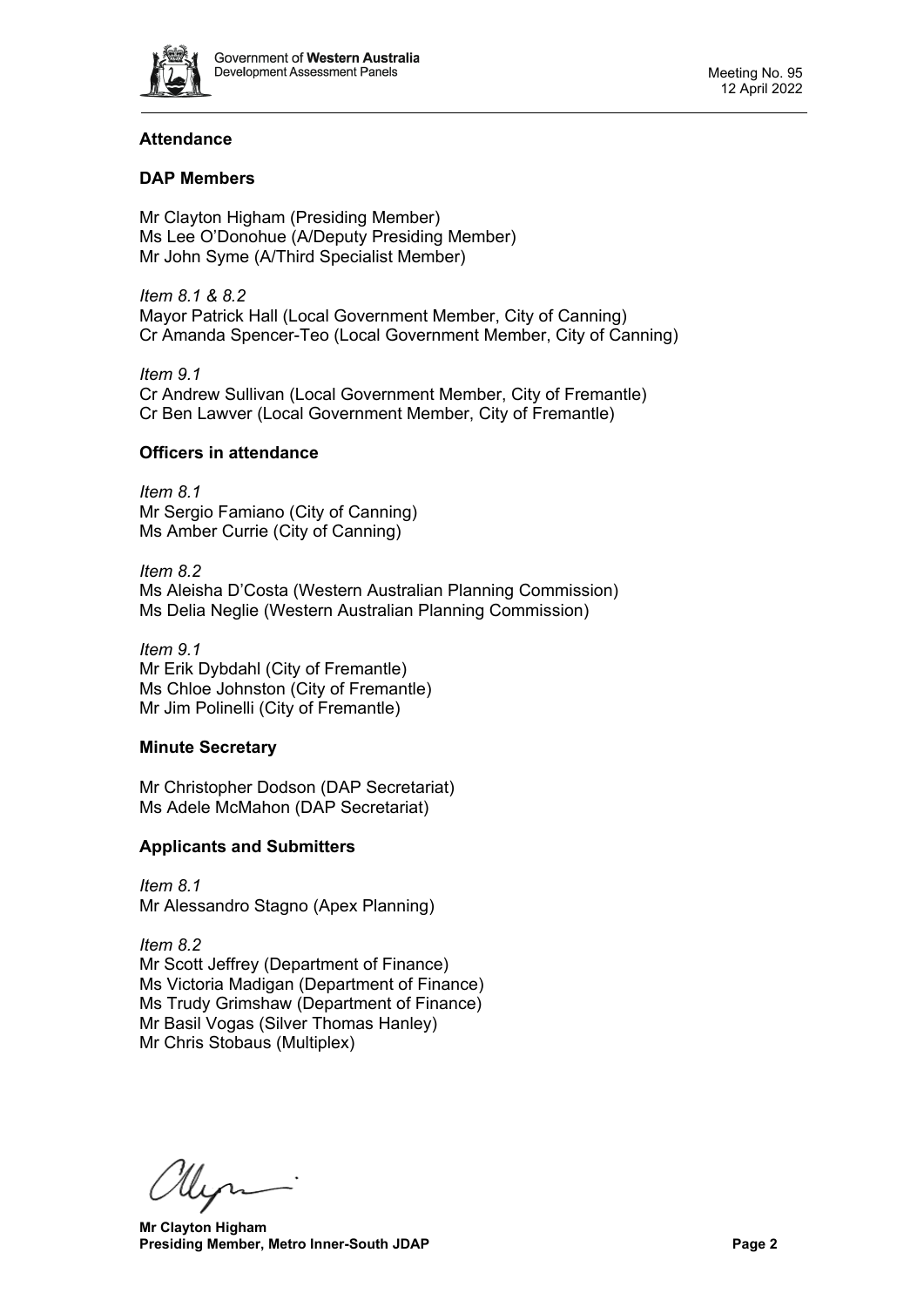

*Item 9.1* Mr Tom Letherbarrow (Space Collective Architects) Mr Trent Durward (Megara Property) Mr Scott Lambie (Cardno)

# **Members of the Public / Media**

There were 2 members of the public in attendance.

Ms Indigo Lemay Conway from Perth Now and Ms Nadia Budihardjo from Business News were in attendance.

#### <span id="page-2-0"></span>**1. Opening of Meeting, Welcome and Acknowledgement**

The Presiding Member declared the meeting open at 9:32am on 12 April 2022 and acknowledged the traditional owners and paid respect to Elders past and present of the land on which the meeting was being held.

The Presiding Member announced the meeting would be run in accordance with the DAP Standing Orders 2020 under the *Planning and Development (Development Assessment Panels) Regulations 2011.*

# **1.1 Announcements by Presiding Member**

The Presiding Member advised that in accordance with Section 5.16 of the DAP Standing Orders 2020 which states *'A person must not use any electronic, visual or audio recording device or instrument to record the proceedings of the DAP meeting unless the Presiding Member has given permission to do so.',* the meeting would not be recorded.

<span id="page-2-1"></span>In response to the COVID-19 situation, this meeting was convened via electronic means (Zoom). Members were reminded to announce their name and title prior to speaking.

#### **2. Apologies**

Ms Rachel Chapman (Deputy Presiding Member) Mr Peter Lee (Third Specialist Member) Ms Rachel Pemberton (Local Government Member, City of Fremantle)

#### <span id="page-2-2"></span>**3. Members on Leave of Absence**

Nil.

# <span id="page-2-3"></span>**4. Noting of Minutes**

DAP members noted that signed minutes of previous meetings are available on the [DAP website.](https://www.dplh.wa.gov.au/about/development-assessment-panels/daps-agendas-and-minutes)

lleon

**Mr Clayton Higham Presiding Member, Metro Inner-South JDAP Page 3 Page 3**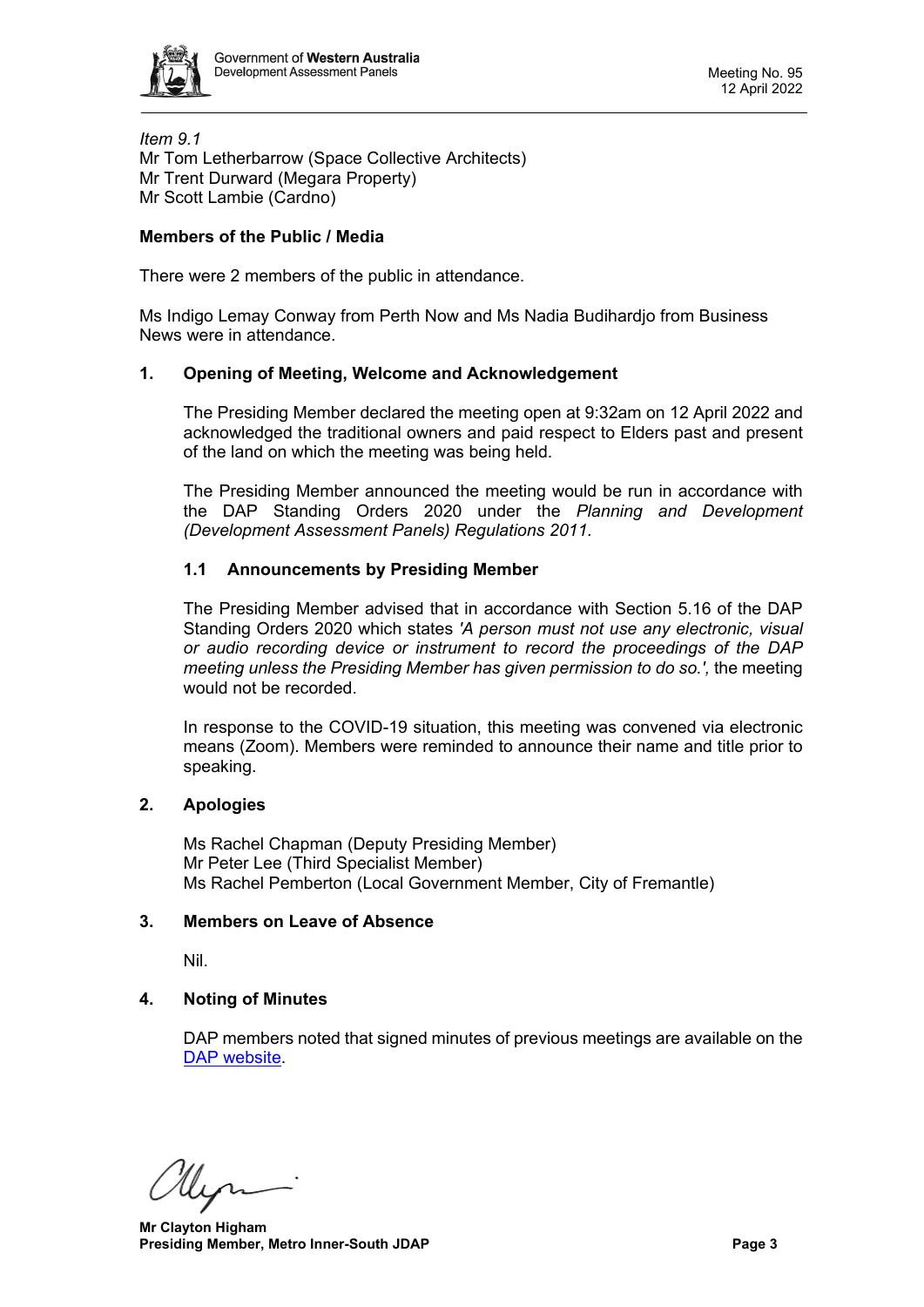

# <span id="page-3-0"></span>**5. Declaration of Due Consideration**

All members declared that they had duly considered the documents.

#### <span id="page-3-1"></span>**6. Disclosure of Interests**

In accordance with section 2.4.9 of the DAP Code of Conduct 2017, DAP Member, Cr Andrew Sullivan, declared that he participated in a prior Council meeting in relation to the application at item 9.1. However, under section 2.1.2 of the DAP Code of Conduct 2017, Cr Sullivan acknowledged that he is not bound by any previous decision or resolution of the local government and undertakes to exercise independent judgment in relation to any DAP application before him, which will be considered on its planning merits.

In accordance with section 6.2 and 6.3 of the DAP Standing Orders 2020, the Presiding Member determined that the member listed above, who had disclosed an Impartiality Interest, was permitted to participate in the discussion and voting on the item.

# <span id="page-3-2"></span>**7. Deputations and Presentations**

- **7.1** Mr Alessandro Stagno (Apex Planning) addressed the DAP in support of the recommendation for the application at Item 8.1 and responded to questions from the panel.
- **7.2** The City of Canning addressed the DAP in relation to the application at Item 8.1 and responded to questions from the panel.

# *The presentation at Item 7.1 – 7.2 were heard prior to the application at Item 8.1.*

- **7.3** Mr Scott Lambie (Cardno) addressed the DAP in support of the recommendation for the application at Item 9.1 and responded to questions from the panel.
- **7.4** Mr Trent Durward (Megara) on behalf of Mr Tom Letherbarrow (Space Collective Architect) addressed the DAP in support of the recommendation for the application at Item 9.1.
- **7.5** Mr Trent Durward (Megara) addressed the DAP in support of the recommendation for the application at Item 9.1 and responded to questions from the panel.
- **7.6** The City of Fremantle addressed the DAP in relation to the application at Item 9.1 and responded to questions from the panel.

# <span id="page-3-3"></span>*The presentations at Items 7.3 - 7.6 were heard prior to the application at Item 9.1.*

Hen

**Mr Clayton Higham Presiding Member, Metro Inner-South JDAP Page 4 Page 4**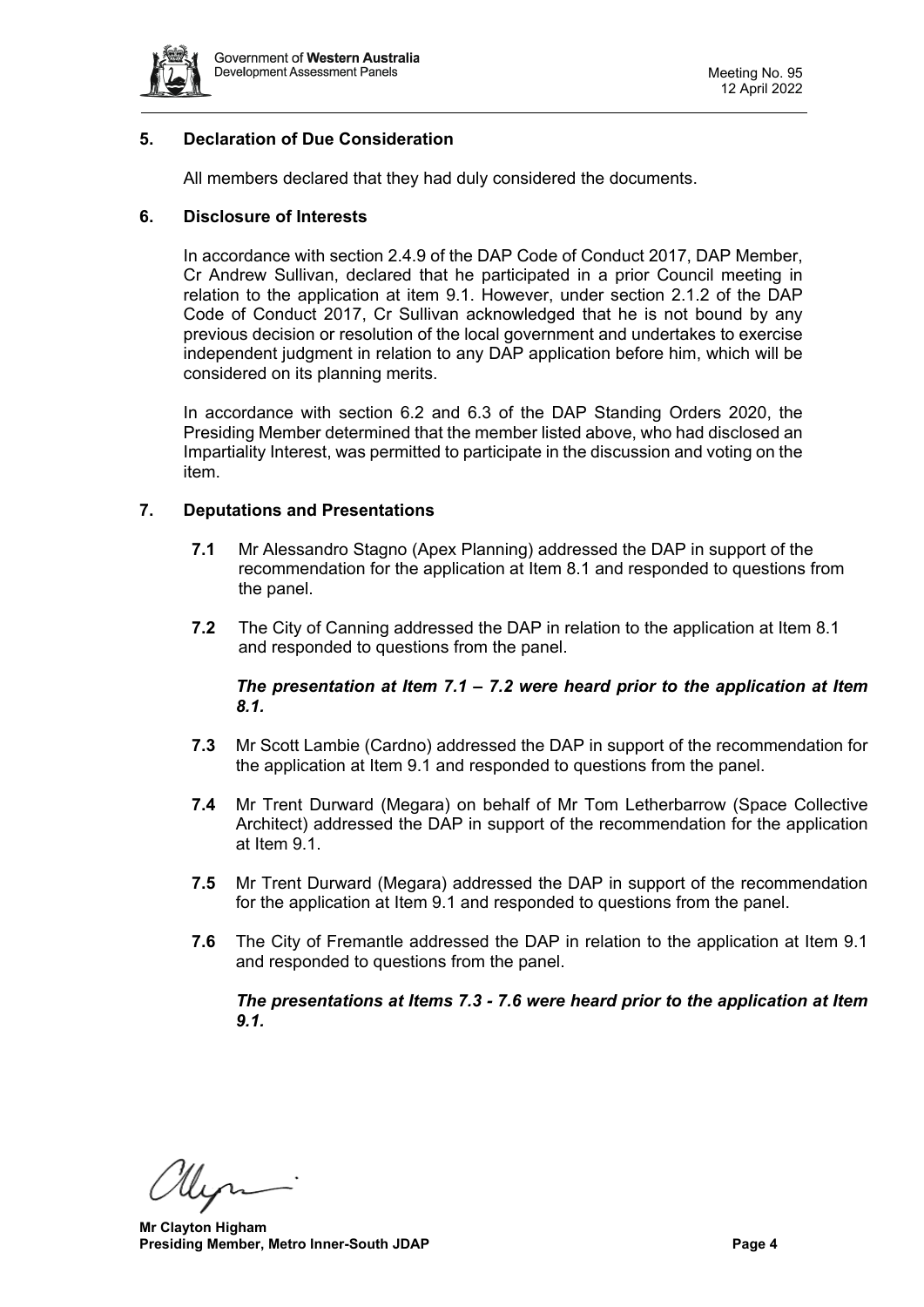

# **8. Form 1 – Responsible Authority Reports – DAP Applications**

#### <span id="page-4-0"></span>**8.1 1/1163-1167 (Lot 1) Albany Highway, Bentley**

| Development Description: | Service Station and Convenience Store |
|--------------------------|---------------------------------------|
| Applicant:               | Apex Planning                         |
| Owner:                   | <b>Chrome Nominees Pty Ltd</b>        |
| Responsible Authority:   | City of Canning                       |
| DAP File No:             | DAP/21/02132                          |

#### **REPORT RECOMMENDATION**

**Moved by:** Mayor Patrick Hall **Seconded by:** Cr Amanda Spencer-Teo

*With the approval of the mover and seconder, the following amendments were made;*

(i) That Condition No. 5 be amended to read as follows:

*Prior to the occupation or use of the development, a Noise Management Plan that demonstrates compliance with the Environmental Protection (Noise) Regulations 1997 and addresses the following items, is to be submitted by the applicant to the satisfaction of the City.*

- *a. Sound sources (number of speakers/ amplifications, location/direction, and volume).*
- *b. Noise attenuation measures (e.g. sound proofing).*
- *c. Staff controls (volume and bass control, maximum settings, staff training).*
- *d. Complaint management.*

**REASON:** The draft Noise Management Plan submitted to the City by the applicant confirmed that the service station won't play music in the forecourt. As agreed between the City and Applicant this allows the condition to directly relate to the acoustic assessment through a reduced level of specificity, without compromising its intended effect.

(ii) That Condition No. 8 be amended to read as follows:

*Storm water from all roofed and paved areas must be collected and contained solely on site via soakwells. Storm water must not affect or be allowed to flow onto or into any other property. Drainage systems must be in accordance with the Building Code of Australia. Stormwater discharge if (if any) shall not exceed pre-development discharge to the Albany Highway road reserve or widened road reserve*

**REASON: It was noted that the proposed development site will share a large amount of hardstand with three adjoining survey strata lots and consequently it is inevitable that some storm water will likely flow between these properties. In essence the amendment is designed to ensure that the soak wells will be of sufficient size to contain any storm water events.**

**Mr Clayton Higham Presiding Member, Metro Inner-South JDAP Page 5 Page 5**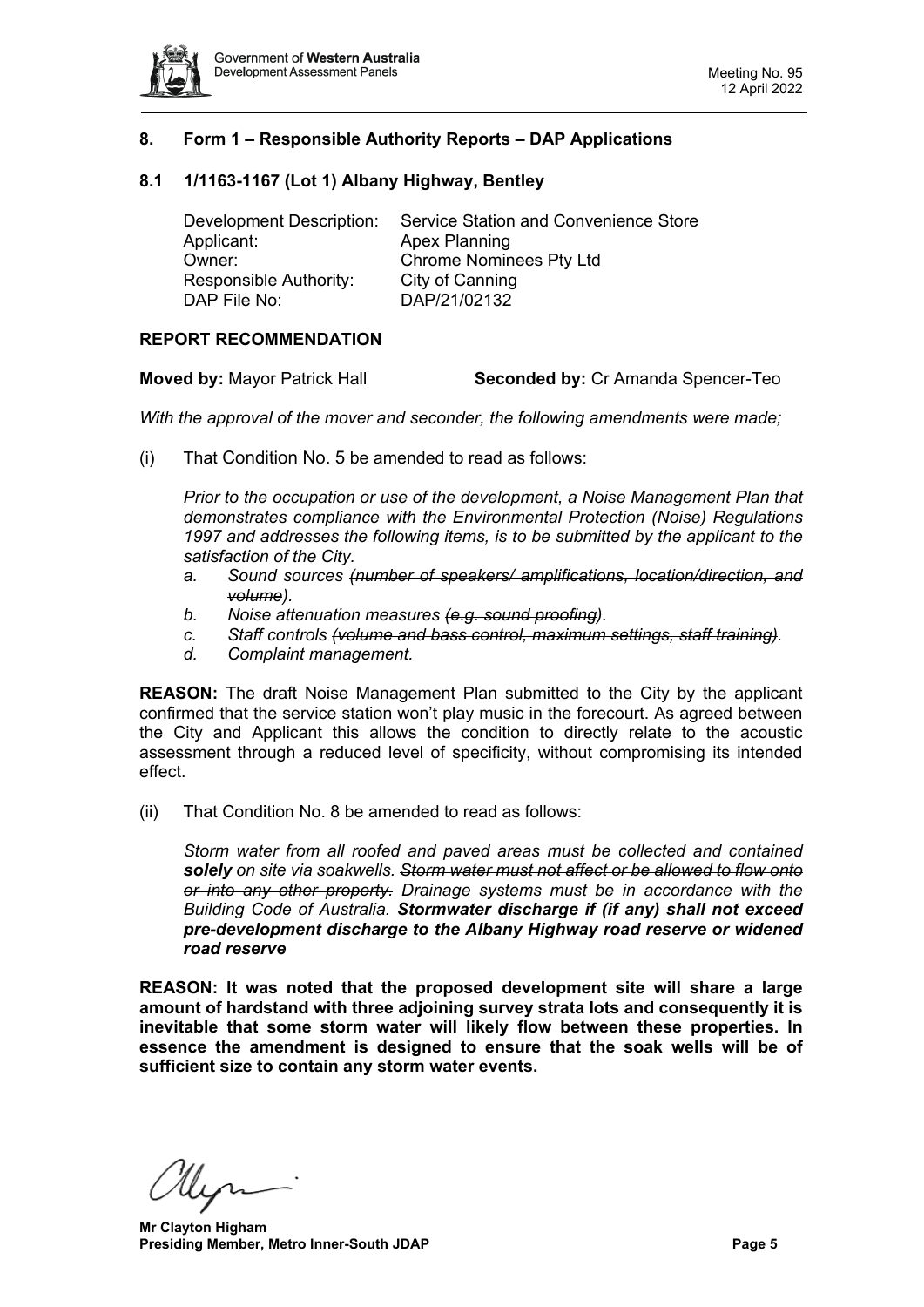

(iii) That Condition No. 11 be amended to read as follows:

*Prior to submission of an application for a building permit an occupancy certificate being issued, a Right of Carriageway easement(s) is to be created in accordance with s.195 and s.196 of the Land Administration Act 1997 to the benefit of the City of Canning and the public at large, as per approved plans, on the Certificate Title of the land the subject of the proposed development at the cost of the owner/applicant and to the satisfaction of the City's solicitors of Canning.*

**REASON: This will allow additional time for the preparation and execution of the easement without holding up the development.**

(iv) That Condition No. 13 be amended to read as follows:

*Prior to occupation or use of the development, the right of carriageway easement*  is to be constructed and paved in red asphalt, drained and line marked and *thereafter maintained to the satisfaction of the City of Canning.* 

**REASON:** To allow discussions between the City and applicant to continue to find an appropriate material that is agreeable between both parties.

(v) That Condition No. 18 be deleted, the remaining conditions be renumbered accordingly and be added as a new Advice Note No. 18 to read as follows;

*No works are permitted within the Albany Highway road reservation unless MainRoads has issued a Working on Roads Permit.*

**REASON:** This condition is more appropriately issued as an advice note.

(vi) That Condition No. 20 e) (now Condition No. 19 e)) be deleted.

**REASON:** This has been added to Condition No. 8 which addresses Stormwater Management.

(vii) That Condition No. 26 (now Condition No. 25) be deleted and replaced with a new Condition to read as follows;

*Prior to the issue of a building permit, an Operational Construction Management Plan is to be submitted to the City of Canning. The Operational Construction Management Plan is to be approved by the City of Canning prior to the commencement of any works on the site, and is to be thereafter implemented for the duration of the construction of the development.*

**REASON:** As agreed by the applicant and City, the requirement to submit a construction management plan is appropriate to be required to be submitted prior to the issue of the building permit and approved by the City prior to the commencement of any works on site.

llin

**Mr Clayton Higham Presiding Member, Metro Inner-South JDAP Page 6 Page 6**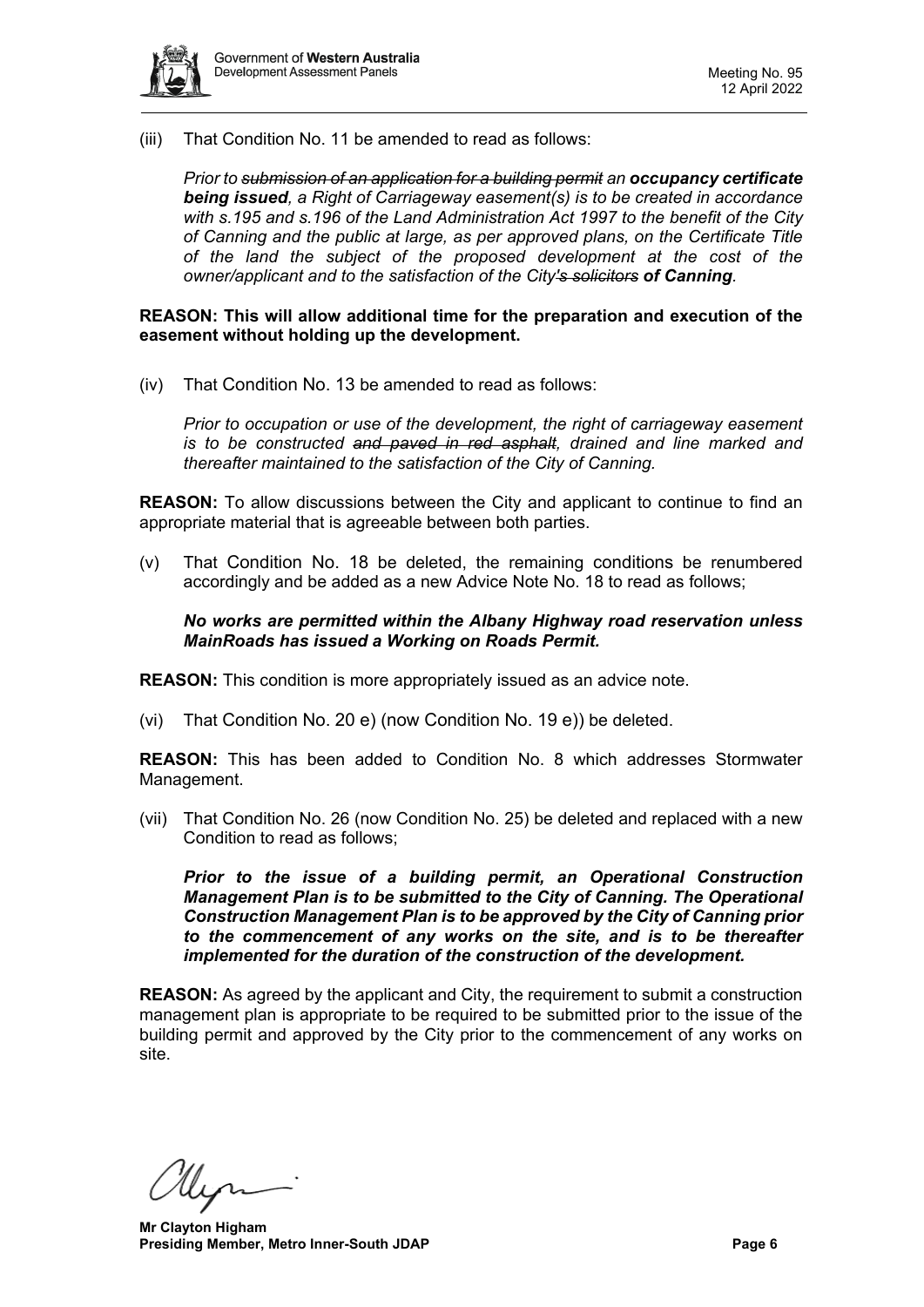

(viii) That Condition No. 27 (now Condition No. 26) be amended to read as follows:

*The external finish of all boundary walls on the adjoining lot Survey Strata Lot 2 facing the proposed development lot shall be made good and have either face-brick or rendered clean finish, to the satisfaction of the City.* 

**REASON:** To provide clarity and specificity as the condition relates to the boundary wall which is to be created on adjoining Survey Strata Lot 2 as a result of the development.

That the Metro Inner South Joint Development Assessment Panel resolves to:

- 1. **Accept** that the DAP Application reference DAP/21/02132 is appropriate for consideration as a "Service Station and Convenience Store" land use and compatible with the objectives of the zoning table in accordance with Clause 3.1 of the City of Canning Local Planning Scheme No. 42
- 2. **Approve** DAP Application reference DAP/21/02132 and accompanying plans (Attachment 2) in accordance with Clause 68 of Schedule 2 (Deemed Provisions) of the *Planning and Development (Local Planning Schemes) Regulations 2015*, and the provisions of Clause 4.18 of the City of Canning Local Planning Scheme No. 42, subject to the following conditions

#### **Conditions**

- 1. Pursuant to clause 26 of the Metropolitan Region Scheme, this approval is deemed to be an approval under clause 24(1) of the Metropolitan Region Scheme.
- 2. This decision constitutes planning approval only and is valid for a period of 4 years from the date of approval. If the subject development is not substantially commenced within the specified period, the approval shall lapse and be of no further effect.
- 3. The development is to comply in all respects with the stamped approved plans.
- 4. The recommendations set out in the Environmental Noise Impact Assessment dated 15 November 2021 prepared by Lloyd George Acoustics are to be implemented and adhered to for the duration of the occupancy or use of the development, unless otherwise approved by the City.
- 5. Prior to the occupation or use of the development, a Noise Management Plan that demonstrates compliance with the *Environmental Protection (Noise) Regulations 1997* and addresses the following items, is to be submitted by the applicant to the satisfaction of the City.
	- a. Sound sources.
	- b. Noise attenuation measures.
	- c. Staff controls.
	- d. Complaint management.

**Mr Clayton Higham Presiding Member, Metro Inner-South JDAP Page 7 Page 7**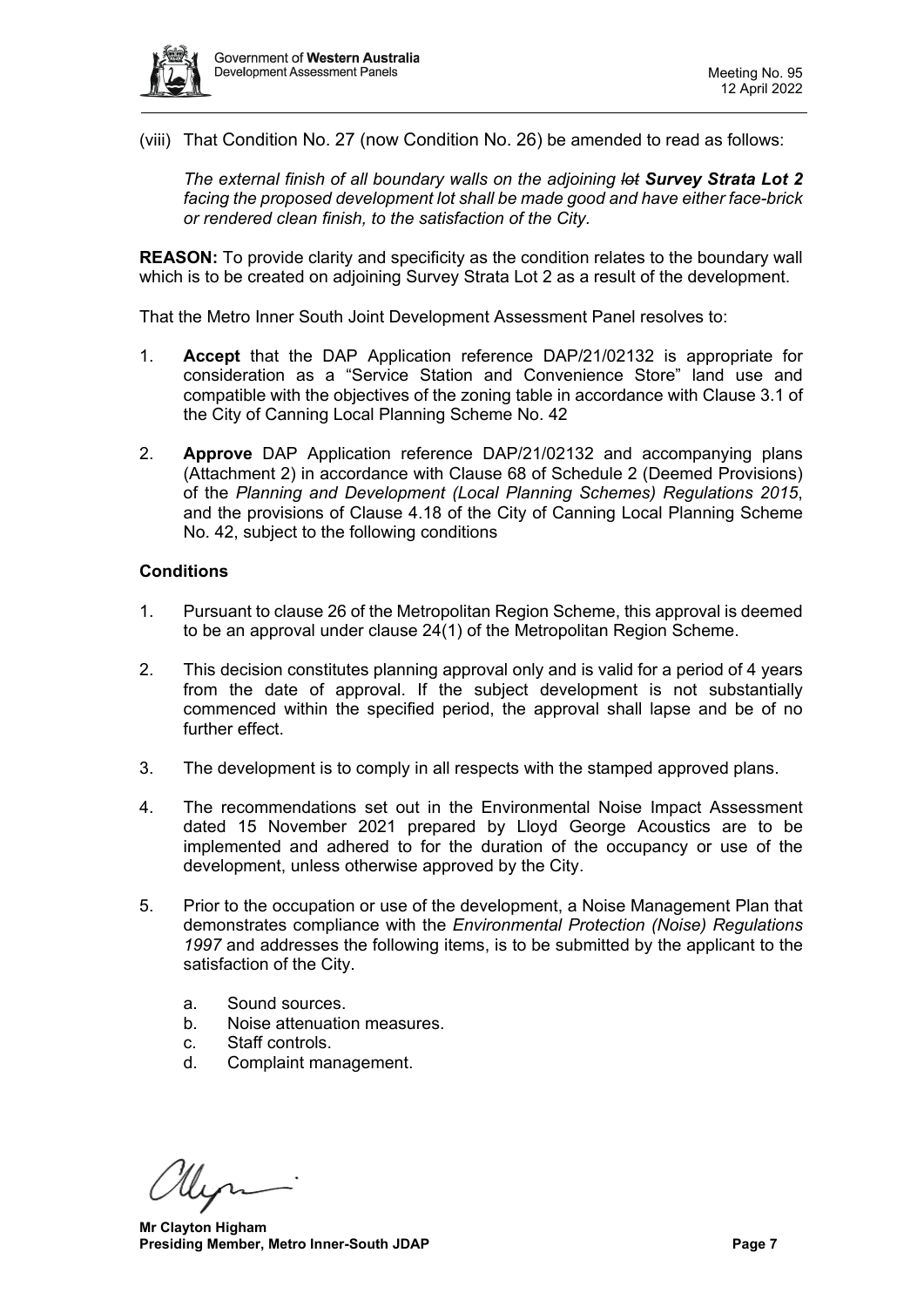

- 6. A noise report (including ground truthing of noise emissions) is to be submitted by an accredited acoustic consultant, within 3 months of the development commencing that confirms noise from the development complies with the *Environmental Protection (Noise) Regulations 1997*, to the satisfaction of the City. This report shall be at the applicants cost.
- 7. Prior to the submission of an application for a building permit, a certified stormwater management plan is to be submitted to the satisfaction of the City. The approved stormwater management system is to be implemented and thereafter maintained to the satisfaction of the City.
- 8. Storm water from all roofed and paved areas must be collected and contained solely on site via soakwells. Drainage systems must be in accordance with the Building Code of Australia. Stormwater discharge if (if any) shall not exceed predevelopment discharge to the Albany Highway road reserve or widened road reserve.
- 9. Prior to the occupation of the development, the redundant vehicle crossover to Bedford Street, as shown on the approved plan, is to be removed and kerbing, verge, and footpath (where relevant) reinstated with grass or landscaping to the satisfaction and to the specifications of the of the City of Canning.
- 10. Redundant Crossover(s) shall be removed and the kerb, Verge and Footpath (if present) reinstated to fit in with the surrounding form/development pattern.
- 11. Prior to an occupancy certificate being issued, a Right of Carriageway easement(s) is to be created in accordance with s.195 and s.196 of the Land Administration Act 1997 to the benefit of the City of Canning and the public at large, as per approved plans, on the Certificate Title of the land the subject of the proposed development at the cost of the owner/applicant and to the satisfaction of the City of Canning.
- 12. Fuel deliveries are only to be undertaken using a 17m tanker (or smaller) and access and egress from the site must use the Bedford Street crossover via the traffic signals at Albany Highway.
- 13. Prior to occupation or use of the development, the right of carriageway easement is to be constructed, drained and line marked and thereafter maintained to the satisfaction of the City of Canning.
- 14. Suitable barrier kerbing is to be installed, as shown on the approved plan, along the landscaping strip adjoining Bedford Street in accordance with AS2890.1 and to the satisfaction of the City of Canning.
- 15. Prior to the commencement of any site or construction works, detailed plans and specifications for all works within the road reserve are to be submitted by and at the cost of the owner/developer to the satisfaction of the City. Prior to the occupation or use of the development, the approved works within the road reserve are to be implemented by and at the cost of the owner/developer to the satisfaction of the City.

**Mr Clayton Higham Presiding Member, Metro Inner-South JDAP Page 8**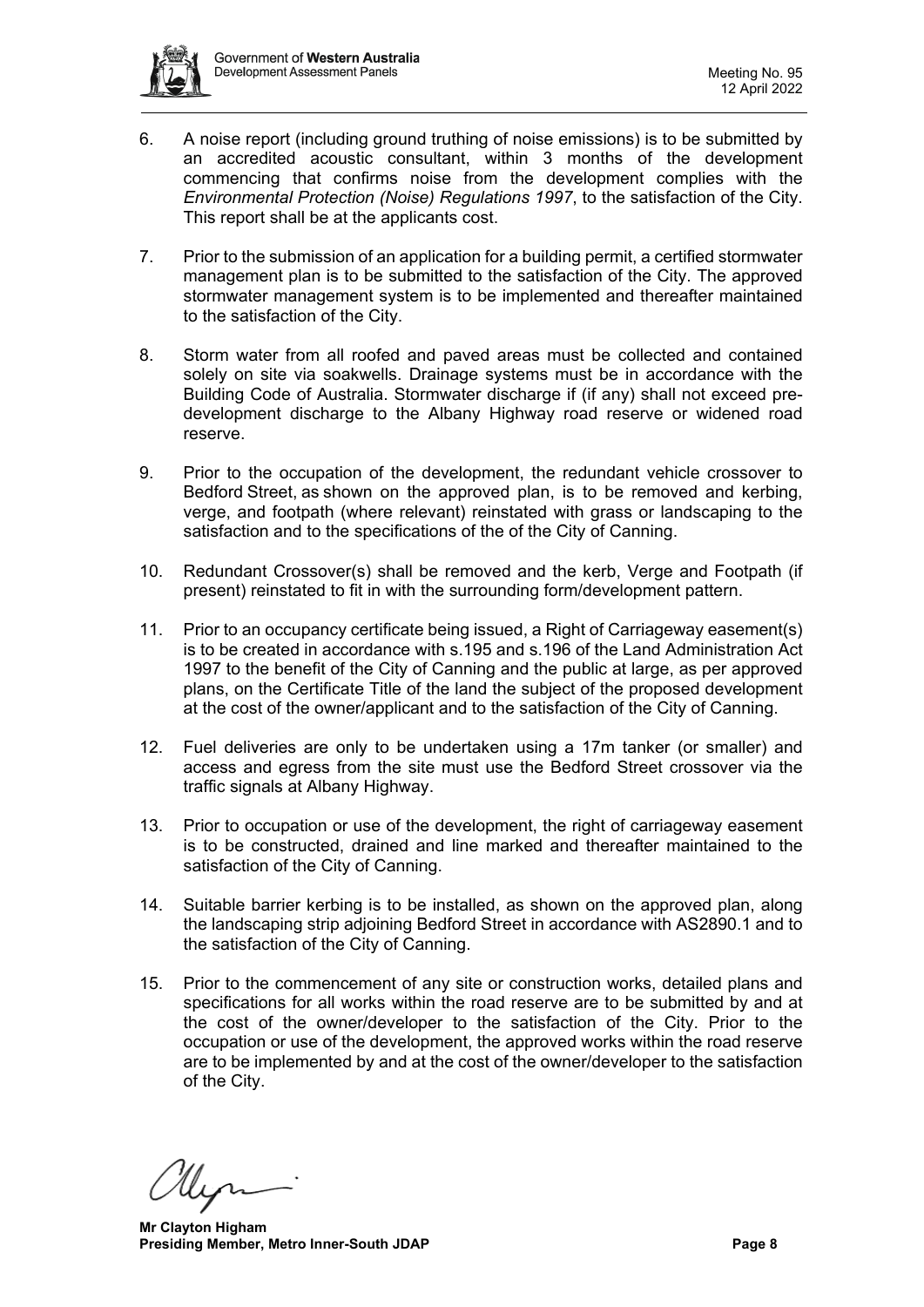

- 16. Prior to occupation or use of the development, 20 car parking spaces together with their aisles and wheel stops are to be constructed, drained and line marked and thereafter maintained to the satisfaction of the City.
- 17. Prior to the occupation or use of the development, 2 staff car parking bays are to be sign posted and thereafter maintained to the City's satisfaction.
- 18. Earthworks are not to encroach on the Albany Highway road reservation.
- 19. With respect to the proposed signage:
	- a) All signs must be placed on private property and must not overhang or encroach the Primary Regional Road Reservation.
	- b) Any proposed illumination of the sign must not exceed  $300 \text{cd/m}^3$  (candela per square metre) between sunset and sunrise and not flash, pulsate or chase during all hours.
	- c) Signage shall not be in electronic/digital format, apart from price numerals.
	- d) Signs must not contain fluorescent, reflective or retro-reflective colours or materials.
- 20. Prior to occupation or use of the development, landscaping is to be installed in accordance with the approved Landscape Plan. Landscaping is to be maintained thereafter to the satisfaction of the City.
- 21. Prior to the lodgement of an application for a Building Permit, the land owner is to pay the City for the cost of the:
	- a) Removal of the street tree(s) adjoining the modified Bedford Street crossover and;
	- b) Installation of a new replacement street tree in an alternative location on the verge abutting the subject property.
- 22. A suitable bin enclosure for the storage and cleaning of receptacles on the premises is to be provided to the satisfaction of the City.
- 23. Prior to the submission of an application for a building permit, a Waste Management Plan is to be submitted to the satisfaction of the City. The approved waste management plan is to be implemented and thereafter maintained to the satisfaction of the City.
- 24. All delivery vehicles are not to attend the property outside the hours of 7:00am to 7:00pm Monday to Saturday, and not at all on a Sunday, unless otherwise approved by the City.
- 25. Prior to the issue of a building permit, an Operational Construction Management Plan is to be submitted to the City of Canning. The Operational Construction Management Plan is to be approved by the City of Canning prior to the commencement of any works on the site, and is to be thereafter implemented for the duration of the construction of the development.
- 26. The external finish of all boundary walls on the adjoining Survey Strata Lot 2 facing the proposed development lot shall be made good and have either face-brick or rendered clean finish, to the satisfaction of the City.

**Mr Clayton Higham Presiding Member, Metro Inner-South JDAP Page 9**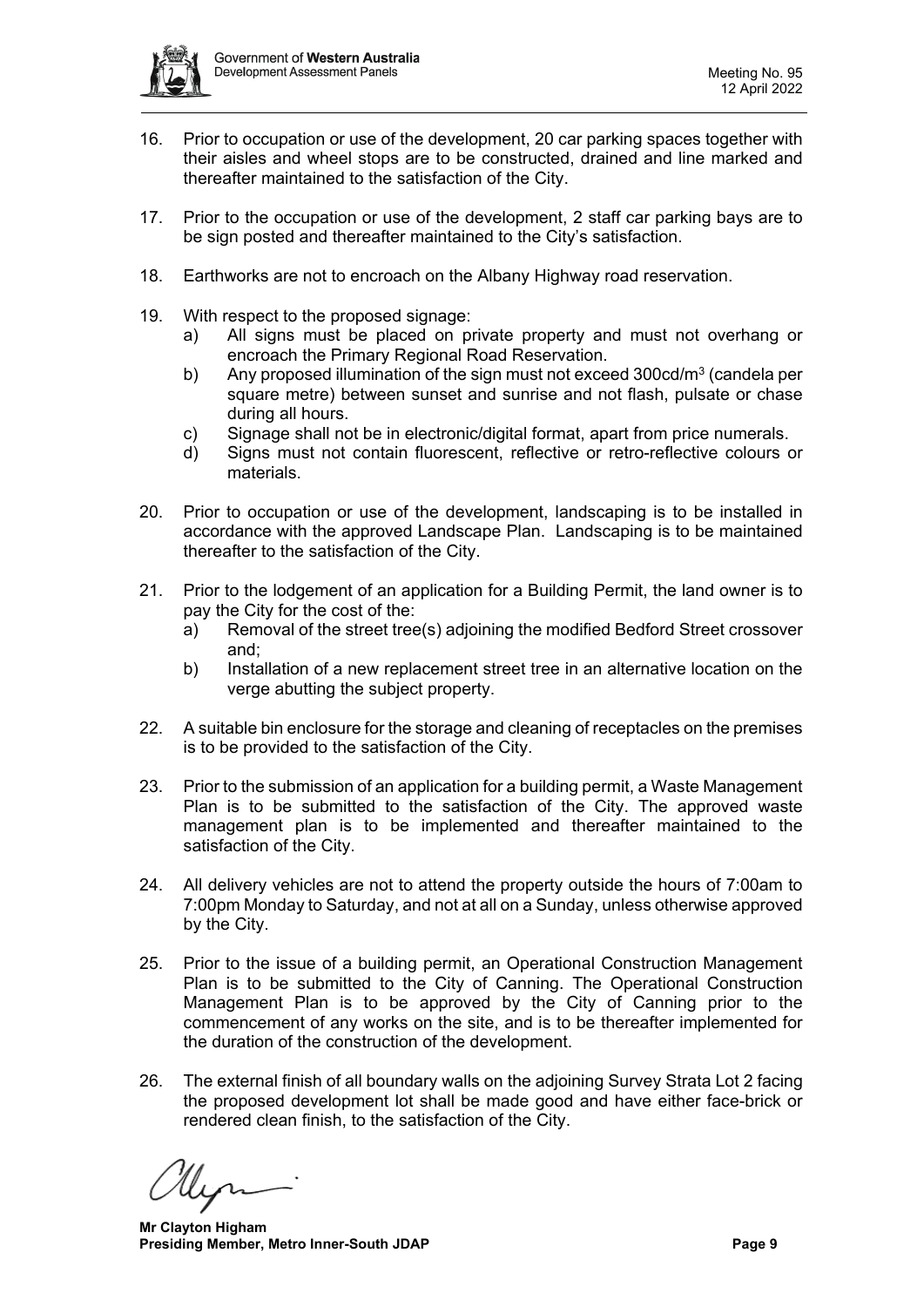

# **Advice Notes**

- 1. The development the subject of this approval is valid for a period of 4 years, from the date of the determination, to reflect the additional two years provided for in the Clause 78H Notice of Exemption from Planning Requirements during State of Emergency issues by the Minister for planning on 30 April 2020.
- 2. Where an approval has so lapsed, no development must be carried out without the further approval of the local government having first being sought and obtained.
- 3. With reference to Condition 22, all other street trees located in the verge areas adjoining the subject site are to be retained and protected. Pruning or removal of the tree(s) must be approved in writing by the Manager, City Greening.
- 4. With reference to Condition 25, the Waste Management Plan is to detail how waste will be managed onsite, including, but not limited to: the type of waste receptacles (sizing), whether City-collection or contractor, collection frequencies, where will be waste receptacles be stored, how the waste receptacles are to be kept free of odour (washing facilities), where the receptacles are to be emptied/collected.
- 5. In relation to Condition 25, the Operational Construction Management Plan is to include information such as: noise management, dust and odour management, waste management, site and public safety and security, site access, construction vehicle manoeuvring and parking, dilapidation reports for existing buildings, traffic and pedestrian management, complaint handling process, and working and delivery hours.
- 6. The existing crossover access to Albany Highway on adjoining lots 2-4, utilised by this development, is an interim arrangement only, pending provision of a right of carriageway over the neighbouring property to achieve access consistent with the City of Canning Local Planning Policy 13 Albany Highway Access Network (LP.13).
- 7. This approval does not authorise the commencement of any building works. The applicant is advised that a building permit must be obtained prior to the commencement of any works. To obtain a building permit it will be necessary to submit documentation in compliance with the Building Regulations, including plans incorporating all conditions of this approval, specifications and structural drawings.
- 8. This approval does not authorise the demolition of the existing buildings on site. A Demolition Permit must be obtained from the City prior to the removal/demolition of the existing buildings including any septic waste disposal system(s).
- 9. The removal of the street tree(s) will be undertaken by the City following the issue of a building permit. A replacement tree will be installed by the City following completion of construction works and subject to the City's street tree planting program. For more information please the contact the City's Parks and City Greening on 1300 422 664.
- 10. Development to be connected to the Ministers sewer to the satisfaction of the City.

**Mr Clayton Higham Presiding Member, Metro Inner-South JDAP Page 10 Page 10**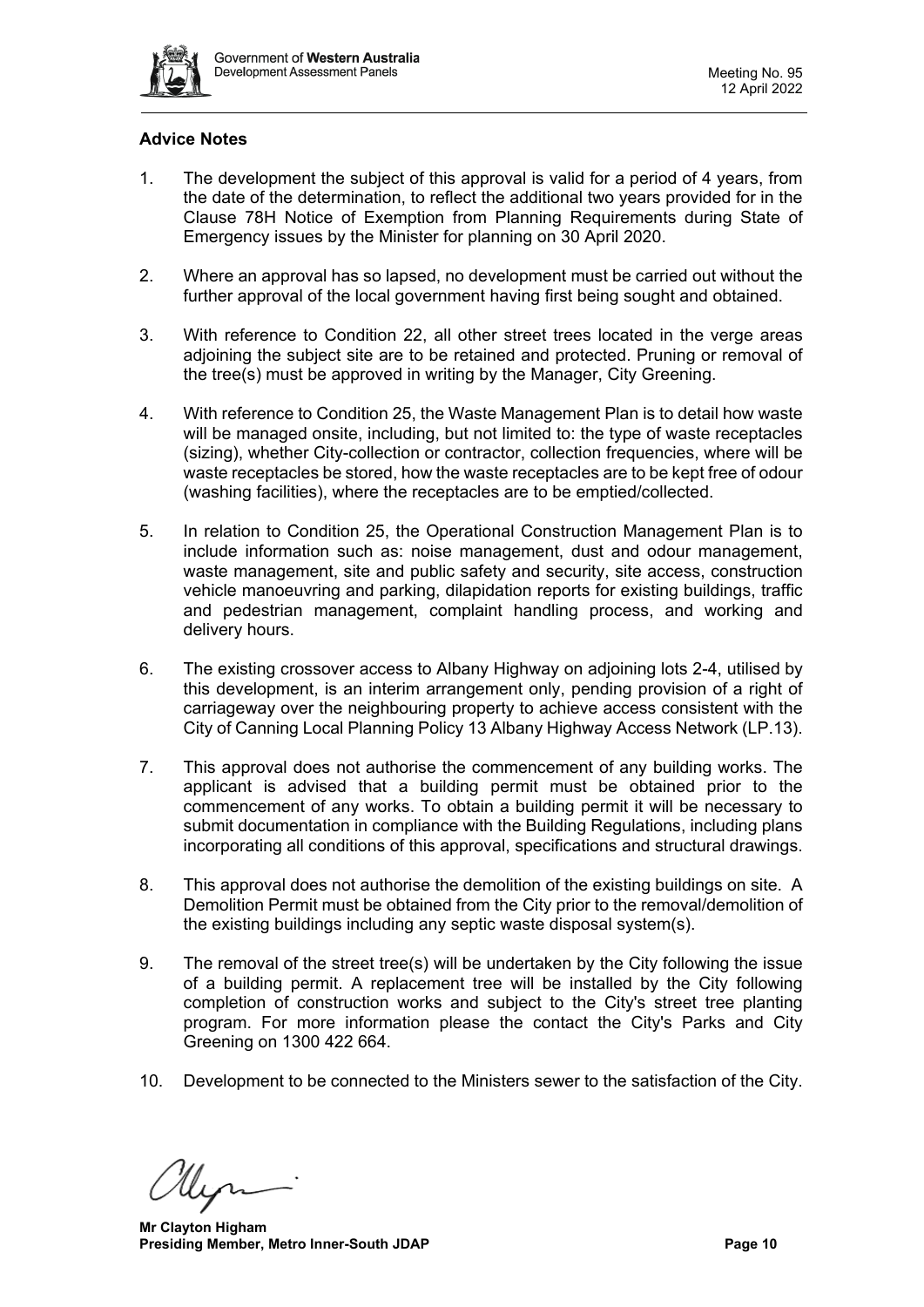

- 11. A suitable bin enclosure shall be provided with a water supply; have impervious walls and floor, a floor graded to a floor waste gully connected to sewer, have a gate and be of sufficient size to accommodate all receptacles used on the premises, but in any event having a floor area not less than a size approved by the Manager of Waste Services or an Environmental Health Officer.
- 12. Premises is to be operated in compliance with the Environmental Protection Act 1986, Environmental Protection (Unauthorised Discharges) Regulations 2004 and Environmental Protection (Noise) Regulations 1997. Note if in connection with a business or a commercial activity, a material listed in Schedule 1 of the Environmental Protection (Unauthorised Discharges) Regulations 2004 is discharged into the environment, an offence is committed. Please see www.slp.wa.gov.au for further information.
- 13. Contact the Water Corporation on 131395 for information on discharging liquid wastes to sewer.
- 14. Compliance with Food Act 2008, the Food Regulations 2009, the Australia New Zealand Food Standards Code and the Australian Standard AS4674:2004 Design, construction and fit-out of food premises.
- 15. A completed 'Food Business Notification and Registration Form' and detailed fit out plans, including elevations, are to be submitted to the City following development approval showing all fixtures, fittings and finishes. Please contact the City's Environmental Health Services on 9231 0503 or visit the City's website for a 'Food Business Notification and Registration Form'.
- 16. The development is to comply with Compliance with Tobacco Products Control Act 2006 and Tobacco Products Control Regulations 2006.
- 17. The premises are to be operated in compliance with the Environmental Protection Act 1986, Environmental Protection (Unauthorised Discharges) Regulations 2004, and the Environmental Protection (Noise) Regulations 1997.
- 18. No works are permitted within the Albany Highway road reservation unless Main Roads has issued a Working on Roads Permit.

# **The Report Recommendation was put and CARRIED UNANIMOUSLY.**

**REASON: The proposal is largely compliant with the planning requirements and those minor areas of discretion were considered to not adversely impact on the development or the locality. The proposal was supported by the panel subject to a number of minor amendments to the conditions.**

**Mr Clayton Higham Presiding Member, Metro Inner-South JDAP Page 11 Page 11**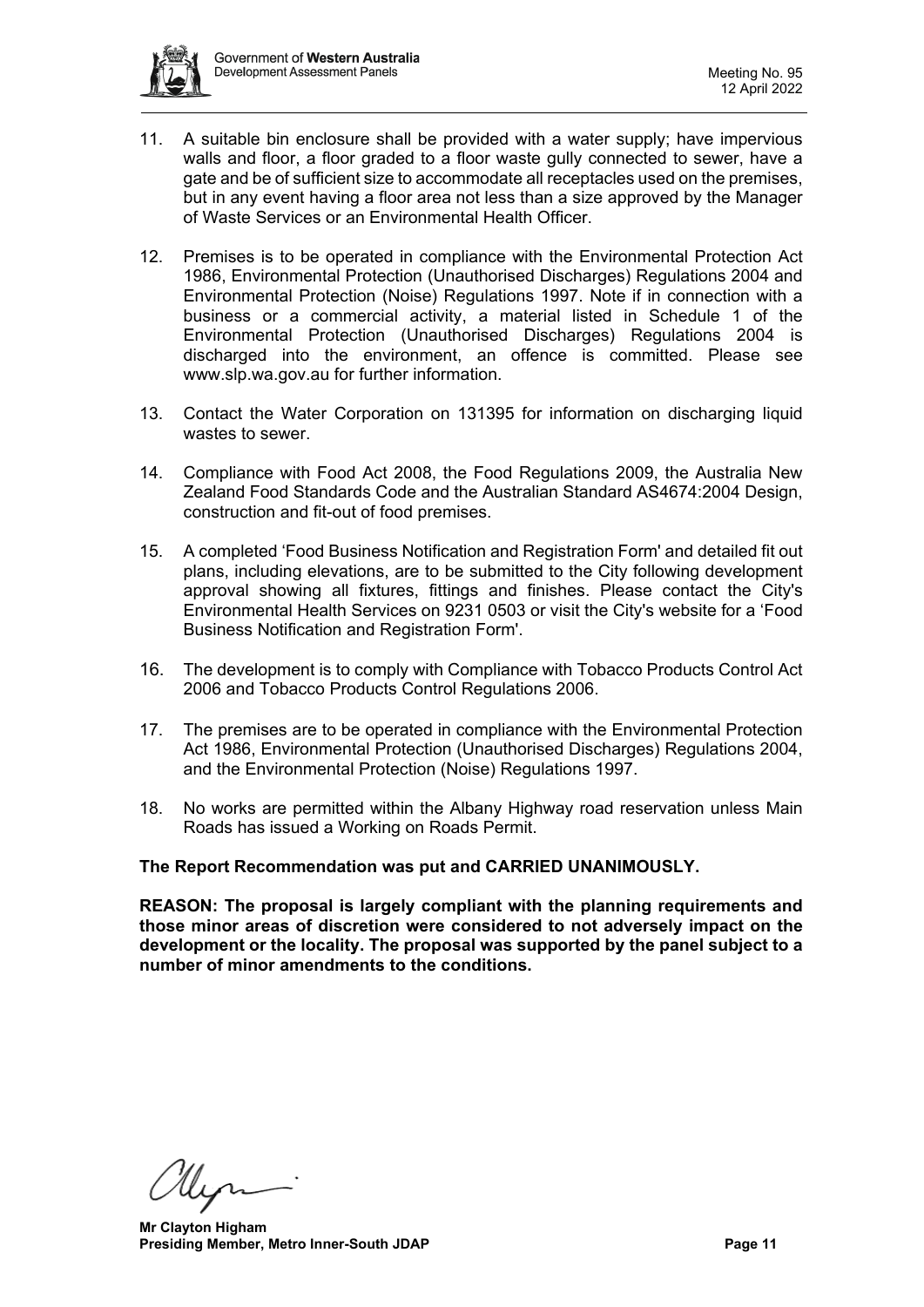

#### **8.2 Lot 500 (Nos. 18 – 56) Mills Street, Bentley**

<span id="page-11-0"></span>

| Development Description: Covid-19 Patient Facility, Car Park and |                                            |  |  |  |  |  |
|------------------------------------------------------------------|--------------------------------------------|--|--|--|--|--|
|                                                                  | Landscaping                                |  |  |  |  |  |
| Applicant:                                                       | Department of Finance                      |  |  |  |  |  |
| Owner:                                                           | State of Western Australia with management |  |  |  |  |  |
|                                                                  | order to the Minister for Health           |  |  |  |  |  |
| Responsible Authority:                                           | Western Australian Planning Commission     |  |  |  |  |  |
| DAP File No:                                                     | DAP/22/02198                               |  |  |  |  |  |

#### **REPORT RECOMMENDATION**

That the Metro Inner-South Joint Development Assessment Panel resolves to **approve** DAP Application reference DAP/22/02198 and accompanying plans date-stamped 18 March 2022 by the Department of Planning, Lands and Heritage in accordance with Clause 30(1) Metropolitan Region Scheme, subject to the following conditions:

#### **Conditions**

- 1. The development is to be carried out in accordance with the plans date-stamped 18 March 2022 (attached). This decision constitutes planning approval only and is valid for a period of two years from the date of approval. If the subject development is not substantially commenced within the specified period, the approval shall lapse and be of no further effect.
- 2. Prior to the construction of works, a Construction Management Plan shall be prepared, and thereafter implemented in its entirety, to the specification of the City of Canning and the satisfaction of the Western Australian Planning Commission.
- 3. Stormwater from all roofed and paved areas must be collected and discharged onsite via the existing drainage system to the specification of the City of Canning and the satisfaction of the Western Australian Planning Commission. Stormwater must not affect or be allowed to flow onto or into any other property.
- 4. Prior to occupation of the development, landscaping is to be installed in accordance with the Landscape Plan. Landscaping is to thereafter be maintained to the satisfaction of the Western Australian Planning Commission.
- 5. Prior to occupation of the development, an Acoustic Report demonstrating compliance with *State Planning Policy 5.4 – Road and rail noise* shall be prepared to the satisfaction of the Western Australian Planning Commission. All recommendations of the Acoustic Report shall be implemented prior to development and maintained for the life of the development, to the satisfaction of the Western Australian Planning Commission on the advice of Main Road Western Australia and the City of Canning.
- 6. Prior to the construction of works for the proposed new car park, a detailed plan is to be submitted to the to the satisfaction of the Western Australian Planning Commission on the advice of the City of Canning.

**Mr Clayton Higham Presiding Member, Metro Inner-South JDAP Page 12 Page 12**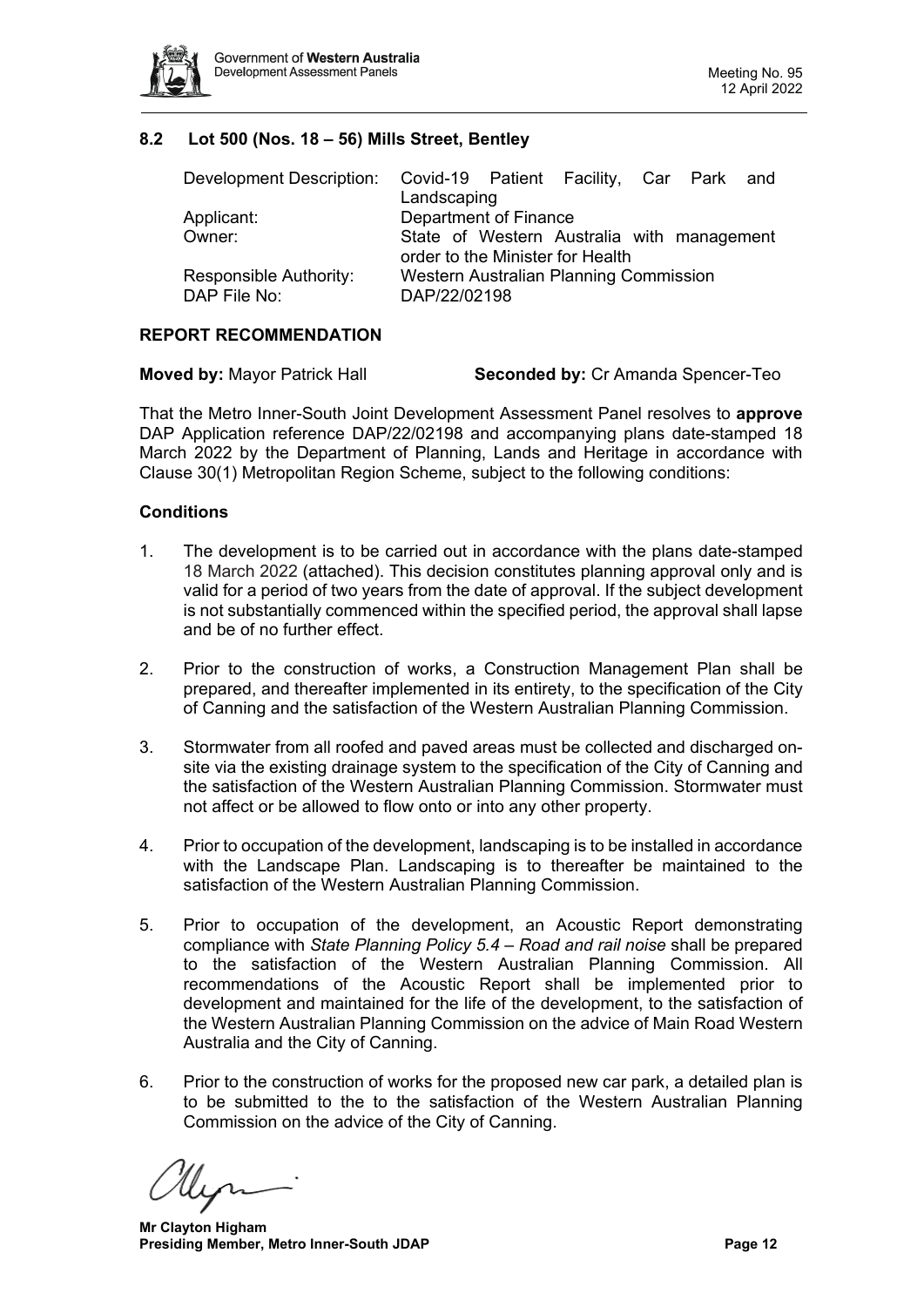

- 7. Prior to occupation of the development, a detailed plan that demonstrates suitable reconfiguration of the existing car parks is to be submitted to the to the satisfaction of the Western Australian Planning Commission on the advice of the City of **Canning**
- 8. Measures are to be implemented to protect and manage trees to be retained in accordance with *AS4970 (2009) Protection of Trees on Development Sites* to the satisfaction of the Western Australian Planning Commission.

#### **Advice Notes**

- 1. In regard to Condition 1, this approval may be subject to a further two year approval extension in accordance with Section 33 of the *COVID-19 Response and Economic Recovery Omnibus Act 2020*.
- 2. With regard to Condition 2, the Construction Management Plan is to include, but not limited to, the following information:
	- noise, dust, odour and waste management
	- site and public safety and security
	- site access, vehicle manoeuvring and parking
	- dilapidation reports for existing buildings
	- managing impacts on Block A
	- traffic and pedestrian management
	- interim car parking for the hospital including suitable access
	- complaint handling process
	- working and delivery hours.
- 3. In regard to Condition 3, the City of Canning advises the drainage systems must be in accordance with the Building Code of Australia and Main Roads Western Australia advises that no stormwater is to be discharged onto the Leach Highway road reserve.
- 4. In regard to Conditions 6 and 7, the number of car bays provided is, at a minimum, to replace the number of car bays removed by the proposed new facility, in addition to an additional 17 car bays. In addition, the City of Canning advises the new car park should be designed by a suitably qualified engineer and the existing car parks should retain two-way through movement. The applicant is advised to consult with the City of Canning to ensure the design meets required standards.
- 5. Main Roads Western Australia advises that no earthworks are to encroach onto the Leach Highway road reserve and no structures or fixtures/fittings are to be attached to the boundary walls that abut this road reserve.
- 6. The City of Canning advises the development is to be undertaken in accordance with the *Environmental Protection Act 1986*, *Environmental Protection (Unauthorised Discharges) Regulations 2004* and *Environmental Protection (Noise) Regulations 1997*.

**Mr Clayton Higham Presiding Member, Metro Inner-South JDAP Page 13 Page 13**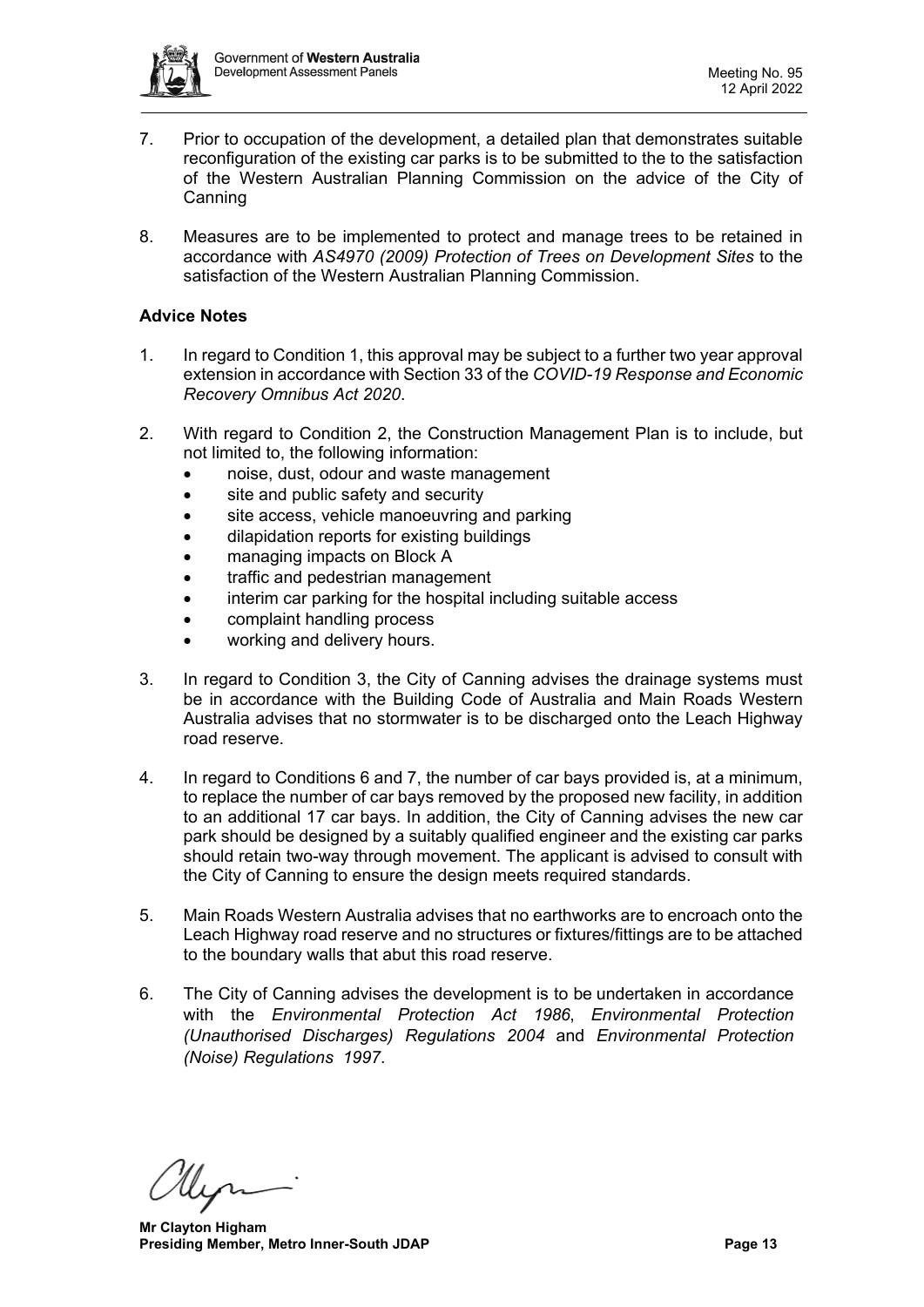

7. The applicant is advised that future minor design refinements to the original approval that are of a minor nature, and do not alter the fundamental nature of the original approval or give rise to additional issues, may not warrant a Form 2 application subject to advice from the Western Australian Planning Commission.

#### **The Report Recommendation was put and CARRIED UNANIMOUSLY.**

**REASON: The proposal was considered to be consistent with the relevant provisions of the planning framework and in keeping with the scale, form, and materials of the existing hospital development.**

*Mayor Patrick Hall and Cr Amanda Spencer-Teo (Local Government Member, City of Canning) left the panel at 10:02am.*

llin

**Mr Clayton Higham Presiding Member, Metro Inner-South JDAP Page 14 Page 14**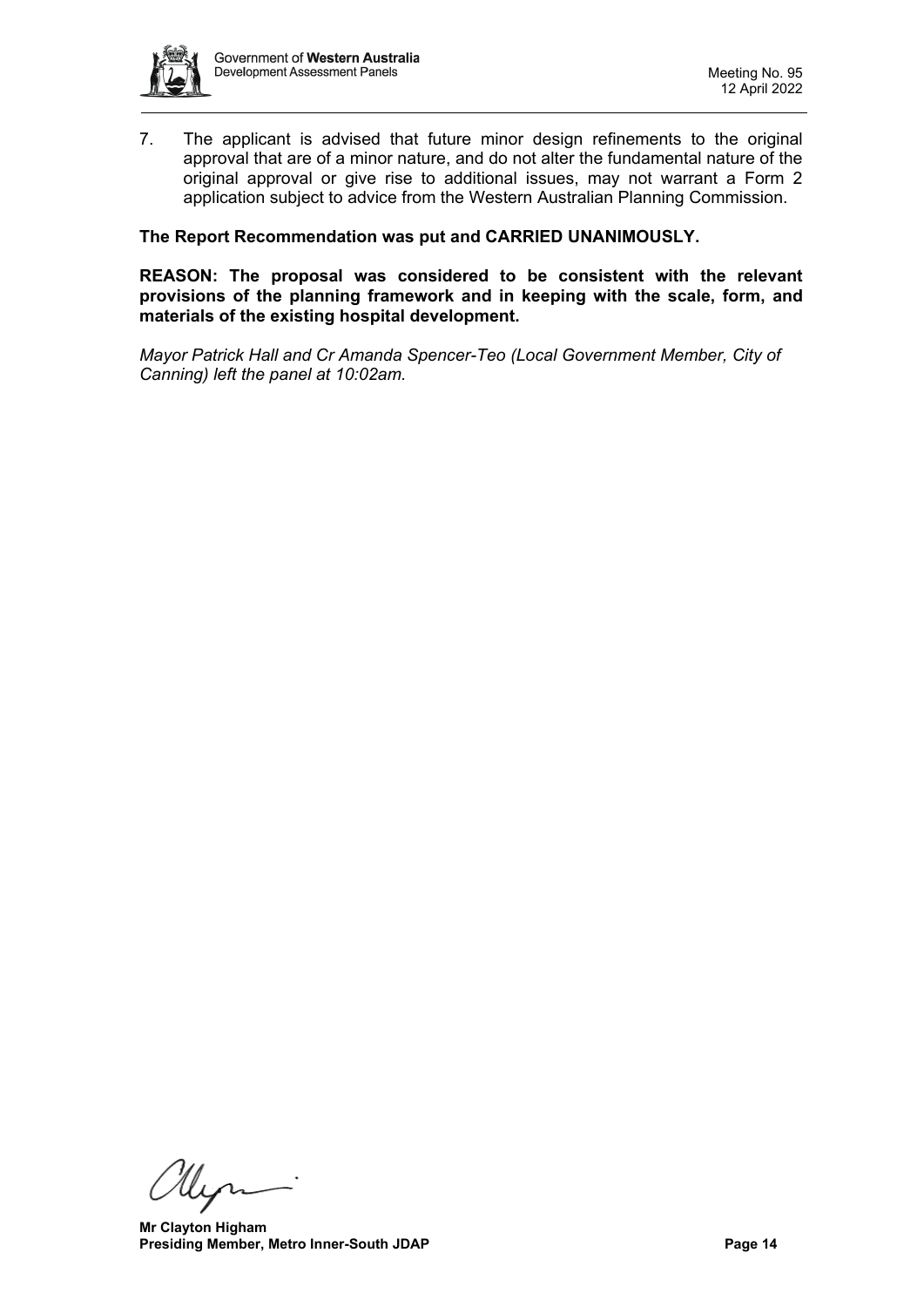

<span id="page-14-0"></span>*Cr Andrew Sullivan and Cr Ben Lawver (Local Government Member, City of Fremantle) joined the panel at 10:02am.*

# **9. Form 2 – Responsible Authority Reports – DAP Amendment or Cancellation of Approval**

#### <span id="page-14-1"></span>**9.1 Nos.19-21 (Lot 19) McCabe Street, North Fremantle**

| Variation To DAP004/20 (Eight Storey Mixed Use<br>Development Comprising 11 Grouped Dwellings,<br>97 Multiple Dwellings, Restaurant, Shop)<br>Revised Development Description: 'Eight<br><b>Storey Mixed Use Development Comprising</b><br>11 Grouped Dwellings, 95 Multiple Dwellings,<br>Restaurant and Shop'; |  |  |
|------------------------------------------------------------------------------------------------------------------------------------------------------------------------------------------------------------------------------------------------------------------------------------------------------------------|--|--|
| 0.65m (650mm) overall building height<br>٠<br>increase of tower elements;                                                                                                                                                                                                                                        |  |  |
| Reduction in overall residential dwelling<br>٠<br>number (108 to 106 dwellings total);                                                                                                                                                                                                                           |  |  |
| Increase in commercial space (Café & Shop<br>٠<br>use) along McCabe Street frontage (314sqm<br>to 737sqm);                                                                                                                                                                                                       |  |  |
| Reduced basement level footprint plus<br>٠<br>additional basement level (car parking yield<br>reduced, provision consistent with previous<br>approval);                                                                                                                                                          |  |  |
| Increased and improved landscaping and<br>٠<br>deep soil areas;<br>Reduction in height (1 storey less) of<br>٠<br>townhouses in north-western corner of site;<br>and                                                                                                                                             |  |  |
|                                                                                                                                                                                                                                                                                                                  |  |  |
| Space<br>Collective<br>Architects<br>Tom<br>(c/o<br>Letherbarrow)                                                                                                                                                                                                                                                |  |  |
| North Fremantle Trust ATF Megara Twenty Six<br>Pty Ltd.                                                                                                                                                                                                                                                          |  |  |
| City of Fremantle<br>DAP/20/01821                                                                                                                                                                                                                                                                                |  |  |
|                                                                                                                                                                                                                                                                                                                  |  |  |

Myri

**Mr Clayton Higham Presiding Member, Metro Inner-South JDAP Page 15**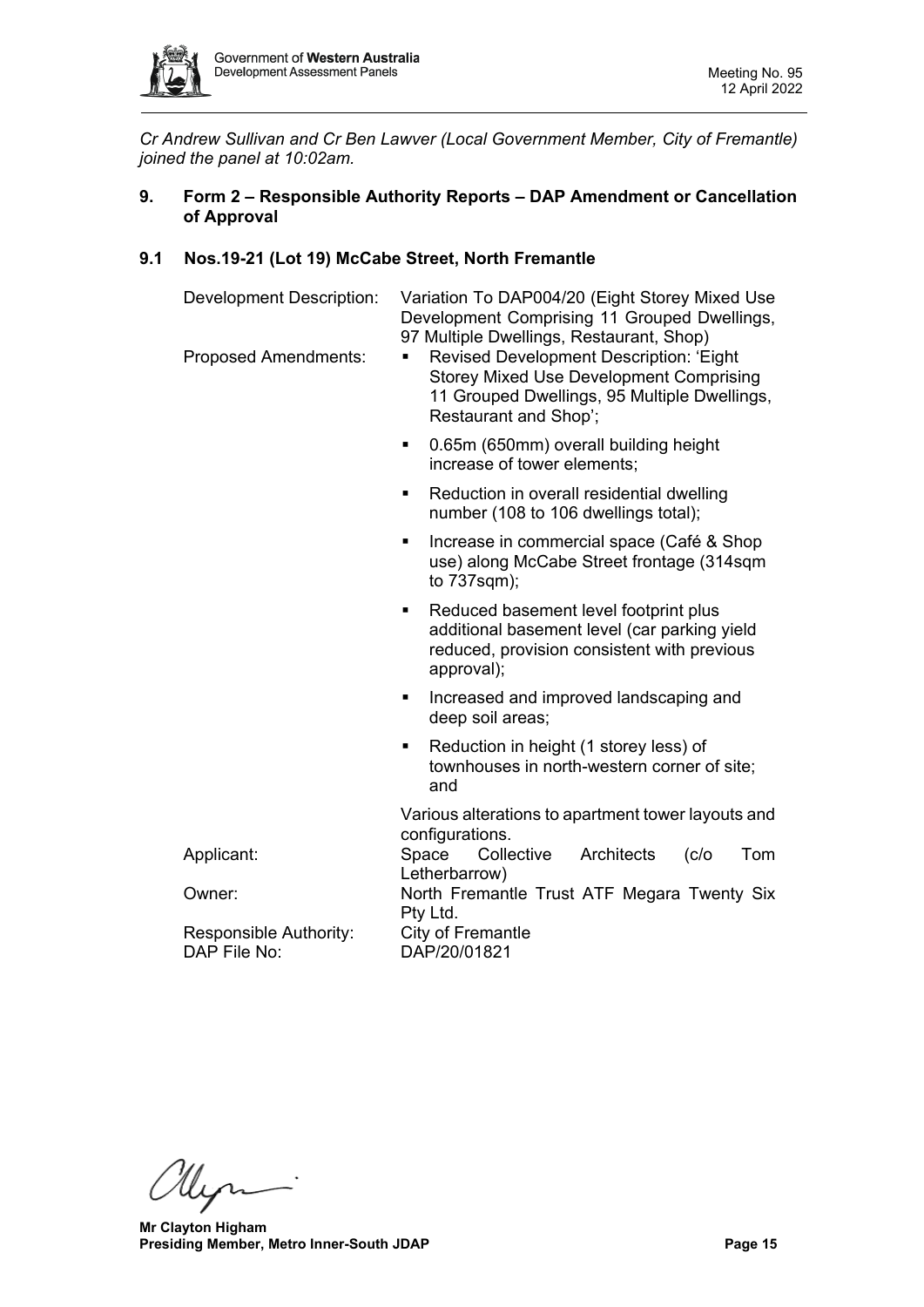

# **REPORT RECOMMENDATION**

**Moved by: Cr Andrew Sullivan <b>Seconded by:** Mr John Syme

That the Metro Inner-South JDAP resolves to:

- 1. **Accept** that the DAP Application reference DAP/20/01821 as detailed on the DAP Form 2 dated 8 November 2021 is appropriate for consideration in accordance with regulation 17 of the *Planning and Development (Development Assessment Panels) Regulations 2011*;
- 2. **Approve** amendments to DAP Application reference DAP/20/01821 and accompanying development plans (refs. DA01 Rev A; DA02 Rev A; DA03 Rev A; DA04 Rev D; DA05 Rev A; DA06 Rev A; DA07 Rev A; DA08 Rev A; DA09 Rev A; DA10 Rev A; DA11 Rev A; DA12 Rev A; DA13 Rev A; DA14 Rev A; DA15 Rev A; DA16 Rev A; DA17 Rev A) and Landscaping Plans (ref. P20002-LA-102 (Rev B)) in accordance with Clause 68 of Schedule 2 (Deemed Provisions) of the *Planning and Development (Local Planning Schemes) Regulations 2015*, and the provisions of Clause 4 of the City of Fremantle's Local Planning Scheme No. 4 Scheme No. for the proposed minor amendment to the approved mixed use development 8 Storey Mixed Use Development (Multiple Dwellings, Grouped Dwellings, Shop, Restaurant) at No. 19-21 McCabe Street, North Fremantle, subject to the following amended and additional conditions:

#### **Amended Conditions**

- 2. This decision constitutes planning approval only for plans DA01 Rev A; DA02 Rev A; DA03 Rev A; DA04 Rev D; DA05 Rev A; DA06 Rev A; DA07 Rev A; DA08 Rev A; DA09 Rev A; DA10 Rev A; DA11 Rev A; DA12 Rev A; DA13 Rev A; DA14 Rev A; DA15 Rev A; DA16 Rev A; DA17 Rev A (all dated 29 October 2021) and Landscaping Plans (ref. P20002-LA-102 Rev B) and is valid for a period of four years from the date of approval. If the subject development is not substantially commenced within the specified period, the approval shall lapse and be of no further effect.
- 6. Prior to the issue of a building permit, the owner is to enter into a legal agreement with the City of Fremantle, drafted by the City's solicitors at the expense of the owner and be executed by all parties concerned. The legal agreement is to specify measures to secure the proposed community benefits identified as the provision and ongoing public access to the 'Public Art Walk', the 'Outdoor Cinema Screen' and 'Raised Lawn Area adjoining the Cinema Screen' required to facilitate these benefits, to the satisfaction of the City of Fremantle.
- 9. Notwithstanding condition 2, no roof top plant or equipment is to be located outside of the 'A/C Condenser Platform' (footprint and height) as identified on plans DA12 Rev A, DA14 Rev A, and DA15 Rev A dated 29 October 2021, to the satisfaction of the City of Fremantle.

**Mr Clayton Higham Presiding Member, Metro Inner-South JDAP Page 16 Page 16**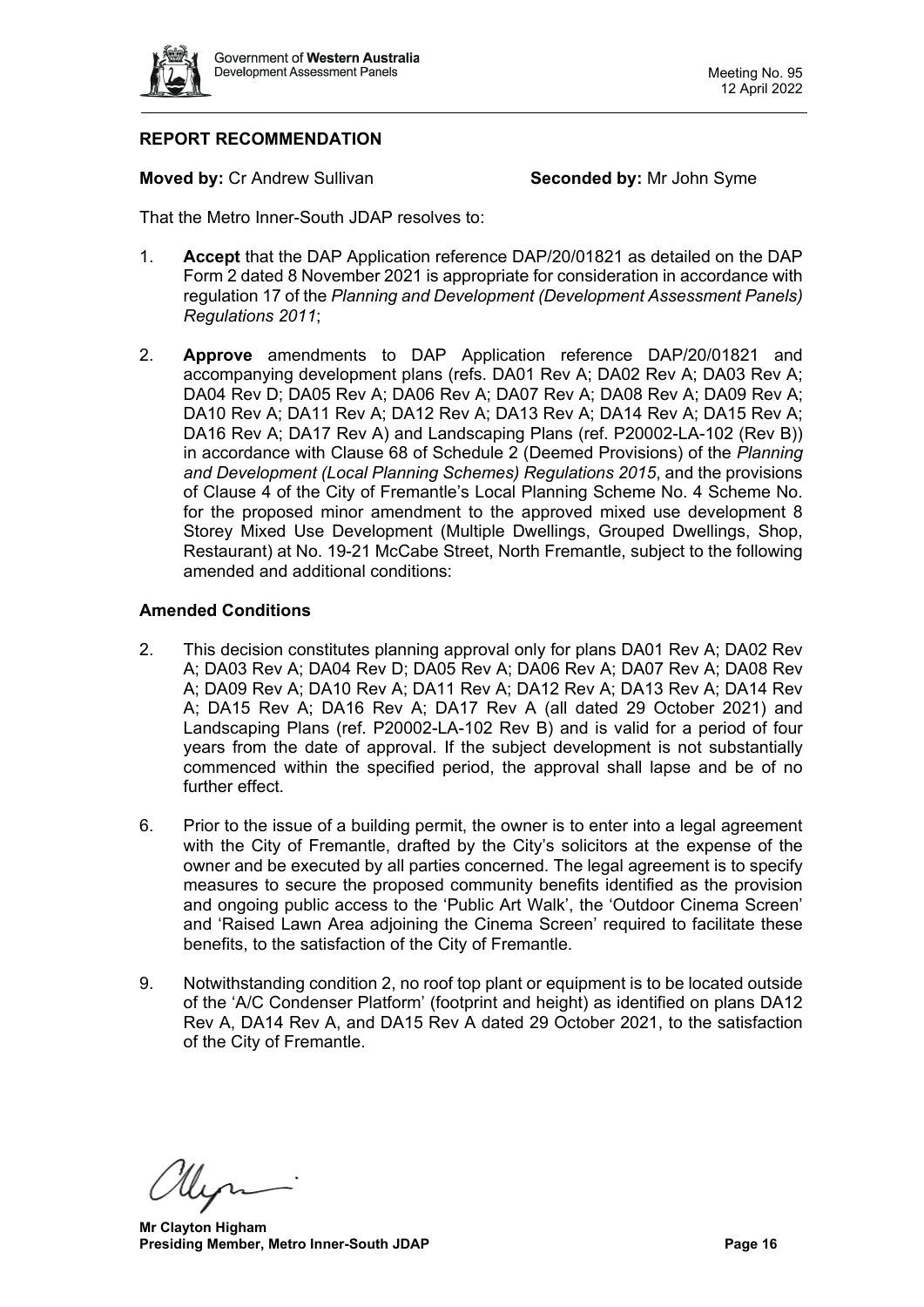

- 17. Prior to the issue of a building permit, the applicant/owner is to submit a copy of documentation from the Green Building Council of Australia or a suitably qualified professional stating how the development will achieve a Green Star rating of at least 5 Stars or equivalent, to the satisfaction of the City of Fremantle; and
- 18. Prior to occupation, the applicant/owner is to submit a copy of documentation from the Green Building Council of Australia or a suitably qualified professional stating that the development as constructed achieves a Green Star rating of at least 5 Stars or equivalent, to the satisfaction of the City of Fremantle.
- 21. Prior to the occupation of the development hereby approved, the approved landscaping, including:
	- i. the provision of 23 mature trees sufficient to achieve an initial screening height of 4 metres along the northern boundary of the site; and
	- ii. the provision of 13 medium trees, 76 small trees and deep soil areas in accordance with the landscaping plans prepared by Aspect (dated 2 March 2022)

shall be completed in accordance with the approved plans or any approved modifications thereto to the satisfaction of the City of Fremantle. All landscaped areas are to be maintained on an ongoing basis for the life of the development, to the satisfaction of the City of Fremantle.

All other conditions and requirements detailed on the previous approval dated 20 November 2020 (as amended by the SAT Review Decision Notice (ref. DR277/2020 – dated 24 March 2021)) shall remain unless otherwise altered by this application.

# **Additional Condition(s)**

29. Prior to occupation of the development hereby approved, a detailed Car Parking Management Plan shall be submitted to, and approved by the City of Fremantle. The approved car parking management plan shall be implemented for the life of the development unless otherwise approved.

# **AMENDING MOTION**

**Moved by:** Mr John Syme **Seconded by:** Ms Lee O'Donohue

That a new Condition No. 30 be added to read as follows:

*Prior to the submission of a Building Permit, the applicant is to submit detailed plans for the provision of two (2) additional visitor parking bays within the McCabe Street verge immediately adjacent the development for approval by the City of Fremantle. Prior to the occupation of the development hereby approved, the two (2) additional parking bays are to be constructed in agreement with the City of Fremantle. All costs associated with the design and construction of the parking bays are to be borne by the owner in full.* 

**Mr Clayton Higham Presiding Member, Metro Inner-South JDAP Page 17 Page 17**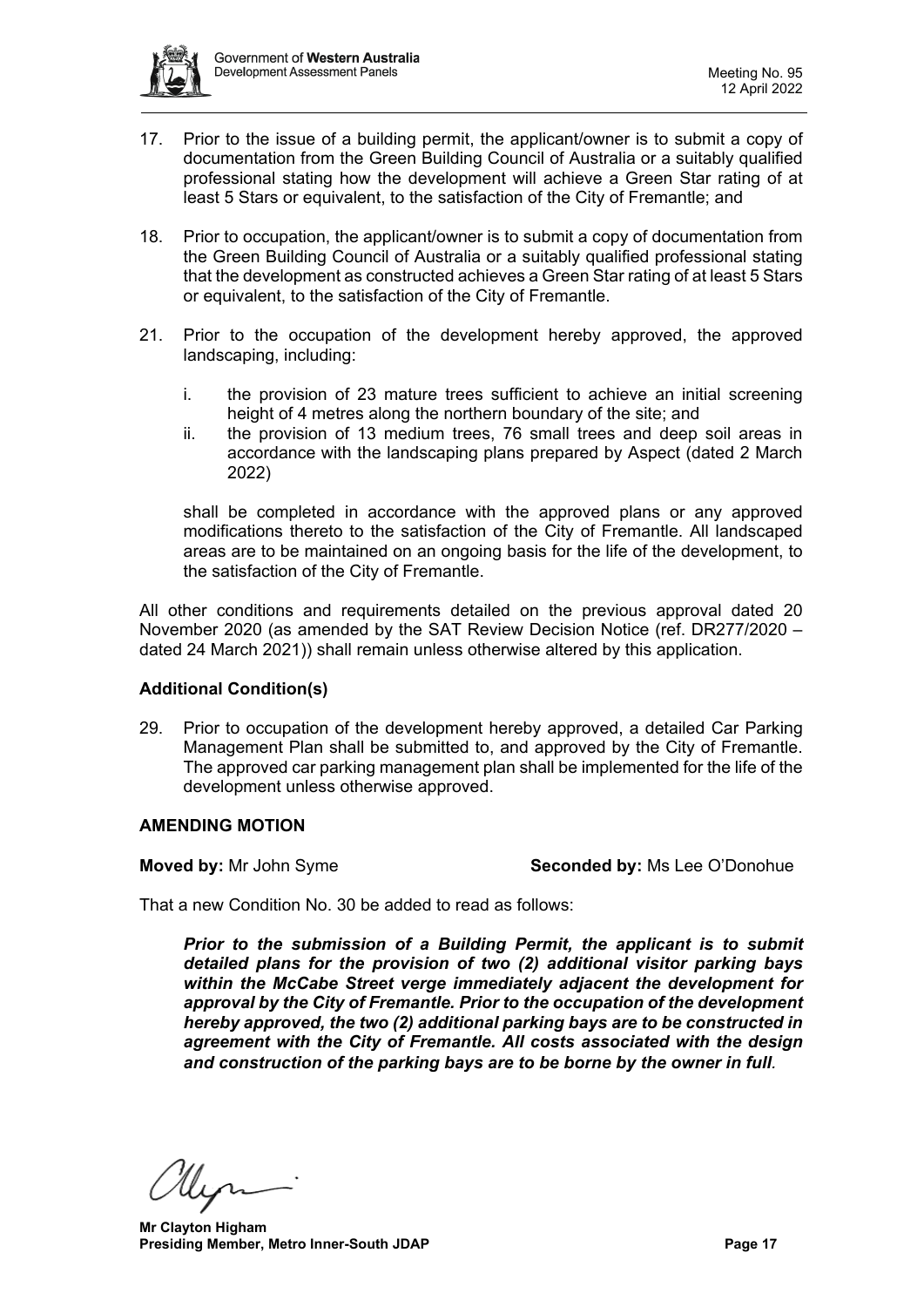

#### **The Amending Motion was put and CARRIED (3/2).**

- For: Mr Clayton Higham Ms Lee O'Donohue Mr John Syme
- Against: Cr Andrew Sullivan Cr Ben Lawver

**REASON: The majority of the panel accepted the points made in the applicant's presentation that the demand on parking is unlikely to be excessive and that the additional parking bays on site and in the verge would be adequate. Having said that the panel were keen for the developer to continue discussions with the City to further examine the opportunity for additional parking on the southern side of McCabe Street. The majority of panel members considered that the applicant had addressed those matters required to be addressed in the deferral.**

#### **REPORT RECOMMENDATION (AS AMENDED)**

That the Metro Inner-South JDAP resolves to:

- 1. **Accept** that the DAP Application reference DAP/20/01821 as detailed on the DAP Form 2 dated 8 November 2021 is appropriate for consideration in accordance with regulation 17 of the *Planning and Development (Development Assessment Panels) Regulations 2011*;
- 2. **Approve** amendments to DAP Application reference DAP/20/01821 and accompanying development plans (refs. DA01 Rev A; DA02 Rev A; DA03 Rev A; DA04 Rev D; DA05 Rev A; DA06 Rev A; DA07 Rev A; DA08 Rev A; DA09 Rev A; DA10 Rev A; DA11 Rev A; DA12 Rev A; DA13 Rev A; DA14 Rev A; DA15 Rev A; DA16 Rev A; DA17 Rev A) and Landscaping Plans (ref. P20002-LA-102 (Rev B)) in accordance with Clause 68 of Schedule 2 (Deemed Provisions) of the *Planning and Development (Local Planning Schemes) Regulations 2015*, and the provisions of Clause 4 of the City of Fremantle's Local Planning Scheme No. 4 Scheme No. for the proposed minor amendment to the approved mixed use development 8 Storey Mixed Use Development (Multiple Dwellings, Grouped Dwellings, Shop, Restaurant) at No. 19-21 McCabe Street, North Fremantle, subject to the following amended and additional conditions:

#### **Amended Conditions**

2. This decision constitutes planning approval only for plans DA01 Rev A; DA02 Rev A; DA03 Rev A; DA04 Rev D; DA05 Rev A; DA06 Rev A; DA07 Rev A; DA08 Rev A; DA09 Rev A; DA10 Rev A; DA11 Rev A; DA12 Rev A; DA13 Rev A; DA14 Rev A; DA15 Rev A; DA16 Rev A; DA17 Rev A (all dated 29 October 2021) and Landscaping Plans (ref. P20002-LA-102 Rev B) and is valid for a period of four years from the date of approval. If the subject development is not substantially commenced within the specified period, the approval shall lapse and be of no further effect.

**Mr Clayton Higham Presiding Member, Metro Inner-South JDAP Page 18 Page 18**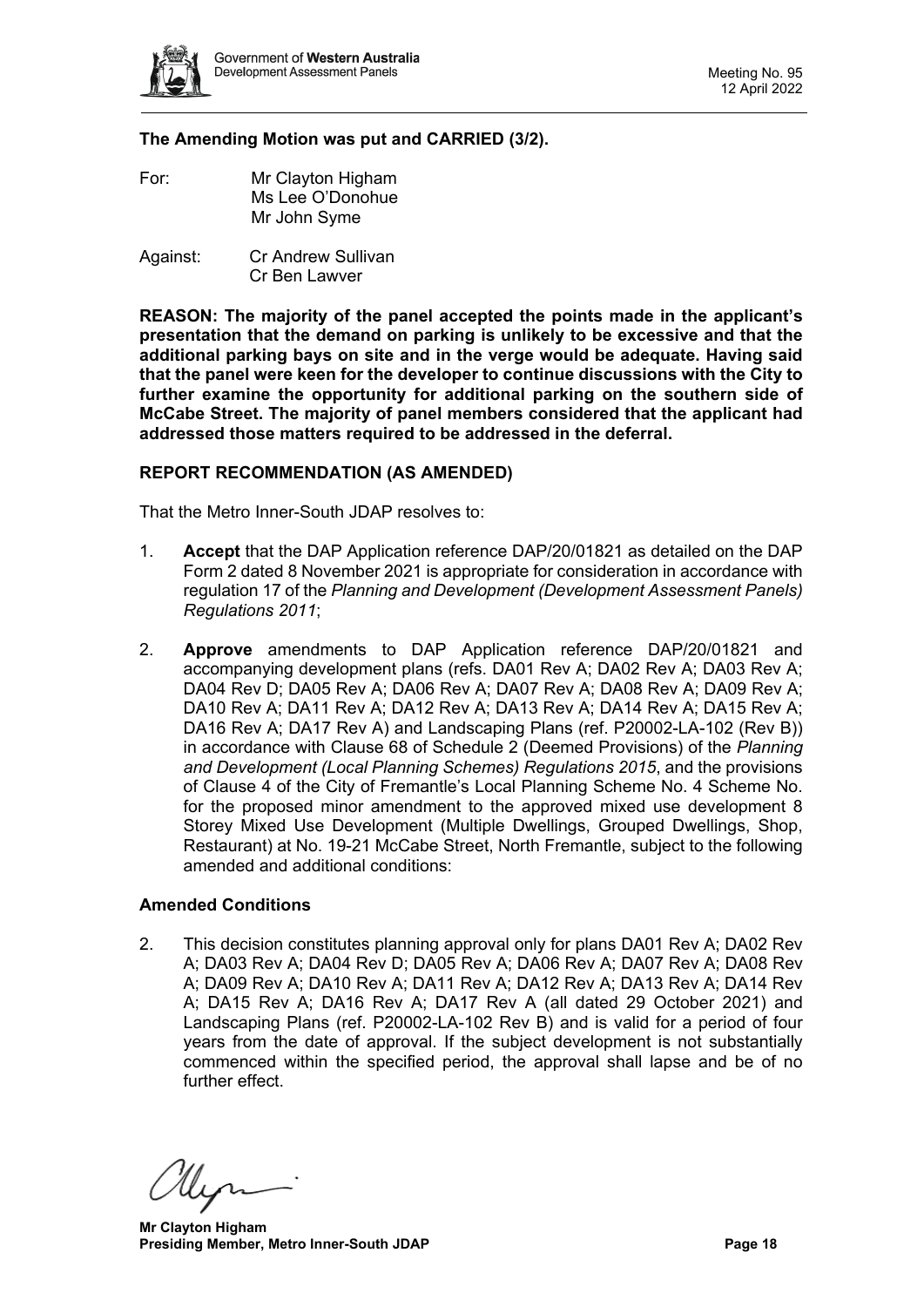

- 6. Prior to the issue of a building permit, the owner is to enter into a legal agreement with the City of Fremantle, drafted by the City's solicitors at the expense of the owner and be executed by all parties concerned. The legal agreement is to specify measures to secure the proposed community benefits identified as the provision and ongoing public access to the 'Public Art Walk', the 'Outdoor Cinema Screen' and 'Raised Lawn Area adjoining the Cinema Screen' required to facilitate these benefits, to the satisfaction of the City of Fremantle.
- 9. Notwithstanding condition 2, no roof top plant or equipment is to be located outside of the 'A/C Condenser Platform' (footprint and height) as identified on plans DA12 Rev A, DA14 Rev A, and DA15 Rev A dated 29 October 2021, to the satisfaction of the City of Fremantle.
- 17. Prior to the issue of a building permit, the applicant/owner is to submit a copy of documentation from the Green Building Council of Australia or a suitably qualified professional stating how the development will achieve a Green Star rating of at least 5 Stars or equivalent, to the satisfaction of the City of Fremantle; and
- 18. Prior to occupation, the applicant/owner is to submit a copy of documentation from the Green Building Council of Australia or a suitably qualified professional stating that the development as constructed achieves a Green Star rating of at least 5 Stars or equivalent, to the satisfaction of the City of Fremantle.
- 21. Prior to the occupation of the development hereby approved, the approved landscaping, including:
	- i. the provision of 23 mature trees sufficient to achieve an initial screening height of 4 metres along the northern boundary of the site; and
	- ii. the provision of 13 medium trees, 76 small trees and deep soil areas in accordance with the landscaping plans prepared by Aspect (dated 2 March 2022)

shall be completed in accordance with the approved plans or any approved modifications thereto to the satisfaction of the City of Fremantle. All landscaped areas are to be maintained on an ongoing basis for the life of the development, to the satisfaction of the City of Fremantle.

All other conditions and requirements detailed on the previous approval dated 20 November 2020 (as amended by the SAT Review Decision Notice (ref. DR277/2020 – dated 24 March 2021)) shall remain unless otherwise altered by this application.

**Mr Clayton Higham Presiding Member, Metro Inner-South JDAP Page 19 Page 19**